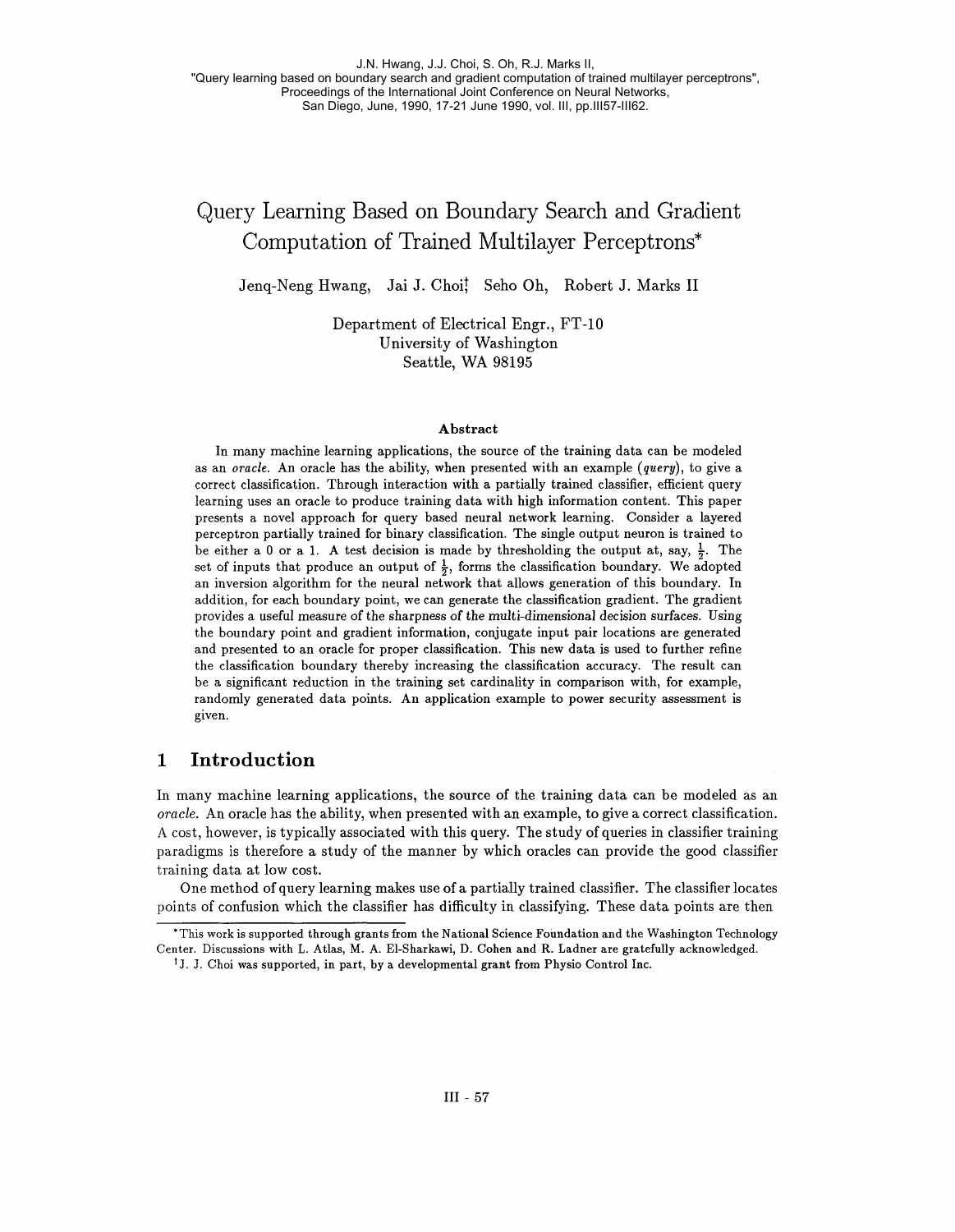taken to the oracle for proper classification. The properly classified points are then introduced as additional training data for the classifier. The use of queries through systematic data generation mechanism can be viewed as interactive learning. On the other hand, the use of only available (or randomly generated) data, is passive learning. If properly done, the use of queries can reduce the cost of data drastically from the case where examples are generated at random [I].

### **2 Inversion of Multilayer Perceptrons**

Multilayer perceptrons are feed-forward neural networks, which have one or more layers of hidden neurons between the input and output layers. The system dynamics in the retrieving phase of an L-layer neural net can be described by the following equations:

$$
u_i(l+1) = \sum_{j=1}^{N_l} w_{ij}(l+1)a_j(l) + \theta_i(l+1)
$$
\n(1)

$$
a_i(l+1) = f(u_i(l+1)) \quad 1 \le i \le N_{l+1}, \quad 0 \le l \le L-1 \tag{2}
$$

where  $a_i(l)$  denotes the activation value of the j<sup>th</sup> neuron at the l<sup>th</sup> layer and f is the nonlinear activation function.

The inversion of a network will generate the input  ${a_i(0)}$  (or inputs) that can produce the desired output vector. By taking advantage of the duality between the weights and the activations in minimizing the mean squared error between the the desired target values  $\{t_i\}$  and the actual output values  $\{a_i(L)\}\$ , the iterative gradient descent algorithm can also be applied to obtain the desired input.

$$
a_j(0) \Longleftarrow a_j(0) - \eta \frac{\partial E}{\partial a_j(0)} \tag{3}
$$

where  $E = \frac{1}{2} \sum_{i=1}^{N_L} (t_i - a_i(L))^2$ .

The idea is similar to the BP algorithm [2], where the error signals are propagated back to tell the weights the manner in which to change in order to decrease the output error. The inversion algorithm back-propagates the error signals down to the input layer to update the activation values of input units so that the output error is decreased [3].

# **3 Boundary Search and Gradient Computation**

**Boundary Search for Region of Maximum Ambiguity** After a multilayer perceptron is well trained by the BP algorithm, it is very instructive to locate the *classification boundary* (or the region of maximum classification ambiguity). Without loss of generality and also for simplicity of illustration, only a binary classification (two class) example is given below. We want to train a single output neuron,  $a_1(L)$ , to be either "0" or "1". A good strategy is to evaluate the boundary corresponding to an output value of 0.5. This can be done by inverting the network with several randomly selected initial input data points. The inversion algorithm will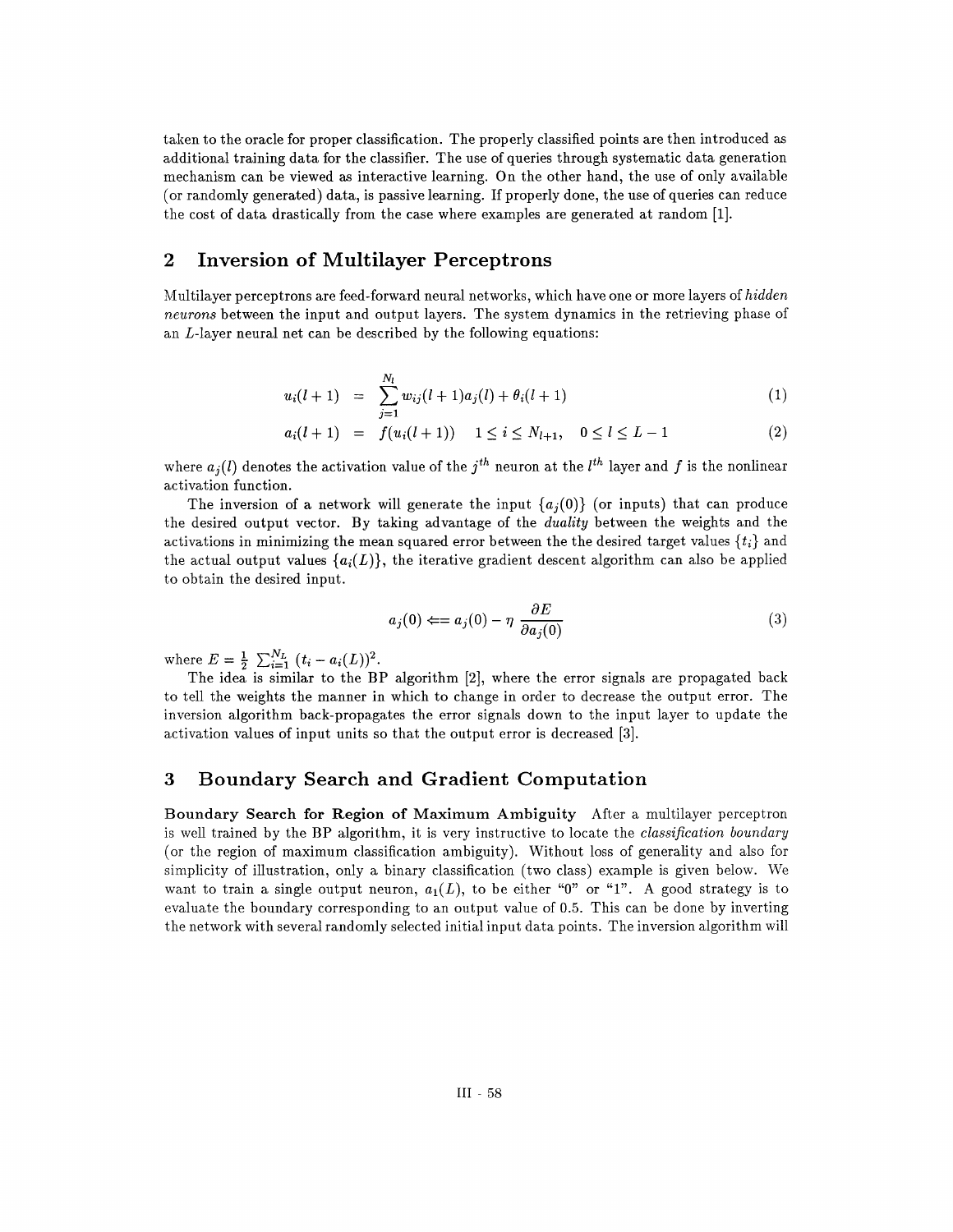

Figure 1: (a) A perspective plot of the hexagon classification region. (b) **30** Classification boundary points.

take some trajectory and gradually move each initial input data toward one specific boundary point [4].

A neural network with a single hidden layer of **10** neurons was trained with **50** randomly selected 2-dimensional data for hexagonal region classification. **A** perspective plot of the classification region is shown in Figure l(a) where the classification target is **"1"** inside the hexagon and **"0"** without. There are **50** randomly selected training data used for training. After **3000**  iterations of the training, **30** classification boundary points corresponding to an output of **0.5**  were created using the inversion algorithm and is shown in Figure 1(b).

For classification of multiple classes, where each class (say, the  $k$ -th) is represented by the k-th output neuron, the boundary (or the region of maximum ambiguity) for the k-th class can be also located by searching the points (in the input space) which give rise to 0.5 activation value for the k-th output neuron regardless the values of other output neurons. To be more specific, the E measure in Eq. **3** is computed based only on the square difference between the target value and actual value of  $k$ -th output neuron;

$$
E=\frac{1}{2}\left(t_k-a_k(L)\right)^2.
$$

**Gradient Computation for Sensitivity of Functional Mapping** After the neural network is well trained, the functional mapping relationship between the input and output is established through the weights. For each point in the input space, we can compute the gradient,  $\rho_{ki}(L)$ , of each output neuron (e.g. the k-th), with respect to each input neuron (e.g. the k-th). This gradient is a measure of the sensitivity of the functional mapping relationship. This gradient,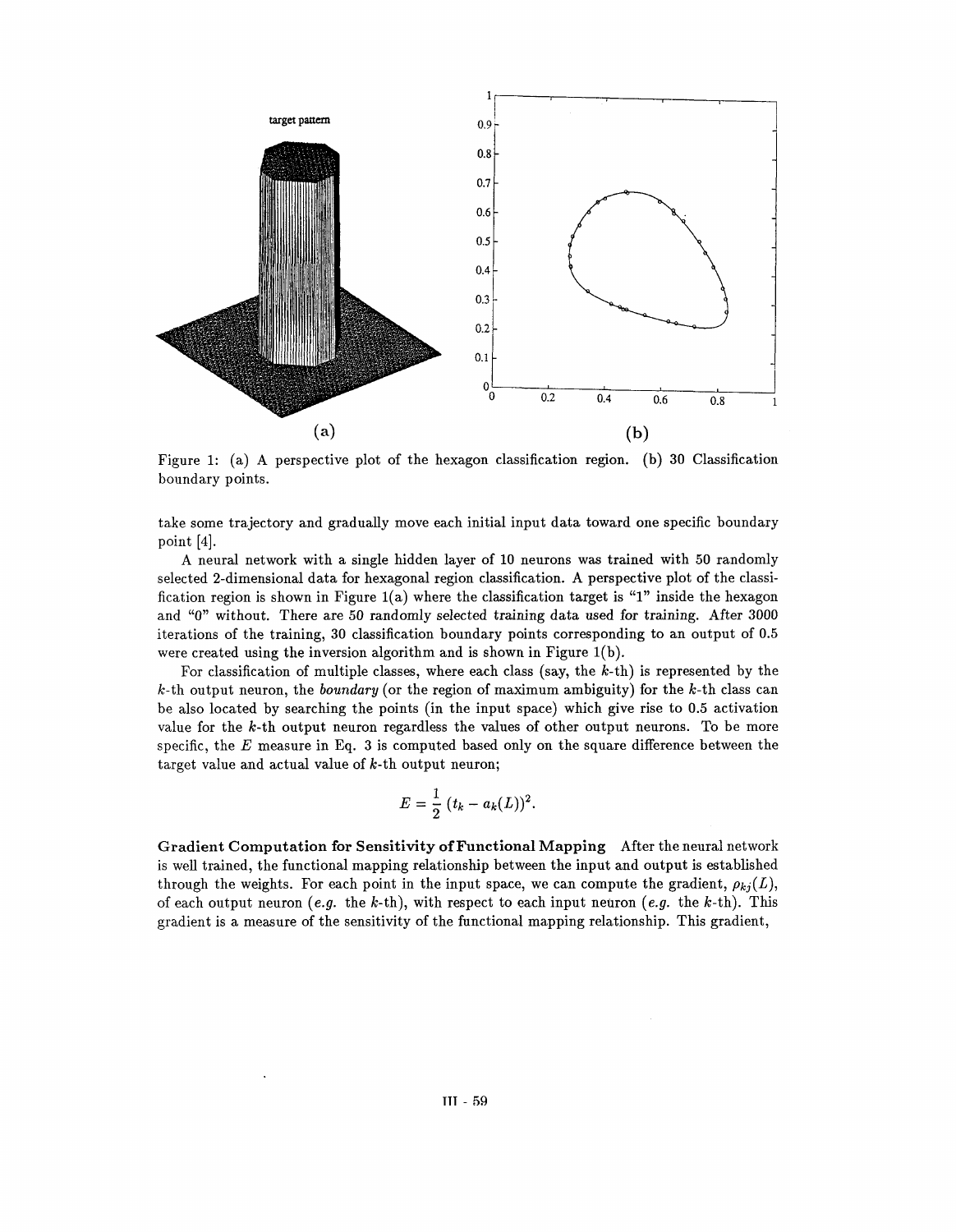$$
\varrho_{kj}(L) = \frac{\partial a_k(L)}{\partial a_j(0)},\tag{4}
$$

can be recursively computed from

$$
\varrho_{ij}(l) = f'(u(l)) \sum_{k=1}^{N_{l-1}} w_{ik}(l) \varrho_{kj}(l-1), \quad 2 \le l \le L \tag{5}
$$

where the initial values are given as  $\rho_{kj}(1) = f'(u_k(1))w_{ki}(1)$ .

Figure 2(a) illustrates the magnitude of the gradient of each inverted boundary point shown in Figure l(b).

**Conjugate Pair Around Boundary for Refining** For each inverted boundary point, a conjugate training data pair based on the magnitude of gradient were also created (see Figure 2(b)). More specifically, two points lying on opposite sides of the line passing through the boundary point and perpendicular to the boundary surface are located, with their distances to the corresponding boundary point equal to  $1/|\rho_{ki}(L)|$ . The motive behind the selection of this conjugate pair comes from the desire to sharpen the boundary between two distinct classes by narrowing the regions of ambiguity. The oracle will provide true classification (1 or 0) for those newly generated query points. If all three points (the boundary point as well **as** the conjugate pair) fall into the same class, we neglect the conjugate pair and keep only the boundary point as part of the new training data. Otherwise, we choose all three points to be part of training data. This results in a set of newly generated training data, which will be used to retrain the network along with the originally randomly selected data. The result of query learning was much more favorable as compared with that of conventional learning based on purely randomly selected training data with the same data set cardinality or even a larger size of training data **[4].** 

# 4 **Applications to Power System Security Problem**

One of the main aspects of *power system security* is the so-called static or steady state security. This is defined as the ability of the system, after a disturbance such **as** a line break or other rapid load change, to reach a state within the specified safety and does not violate any operating constraints **[5].** 

Defining multi-dimensional static-security regions for even a small power network is a computationally demanding task. It involves the solution of a nonlinear programming problem with a large number of variables and an equally large number of limit constraints which define the feasible region of operation . In addition, the amount of memory required to store the security status under each probable network configuration will be equally prohibitive.

A 3-layer perceptron consists of 4 inputs, 2 hidden layers (with 20 and 10 units separately), and one output is used to train a 4-dimensional power system security assessment. Figure **3**  shows the performance comparison between query based and random sample based training approach for this problem. It can be easily seen that as the training size increases, the relative advantage of the query based system increases significantly. To illustrate how well the query based learning identifying the real boundary, a 2-dimensional (randomly selected) slice of this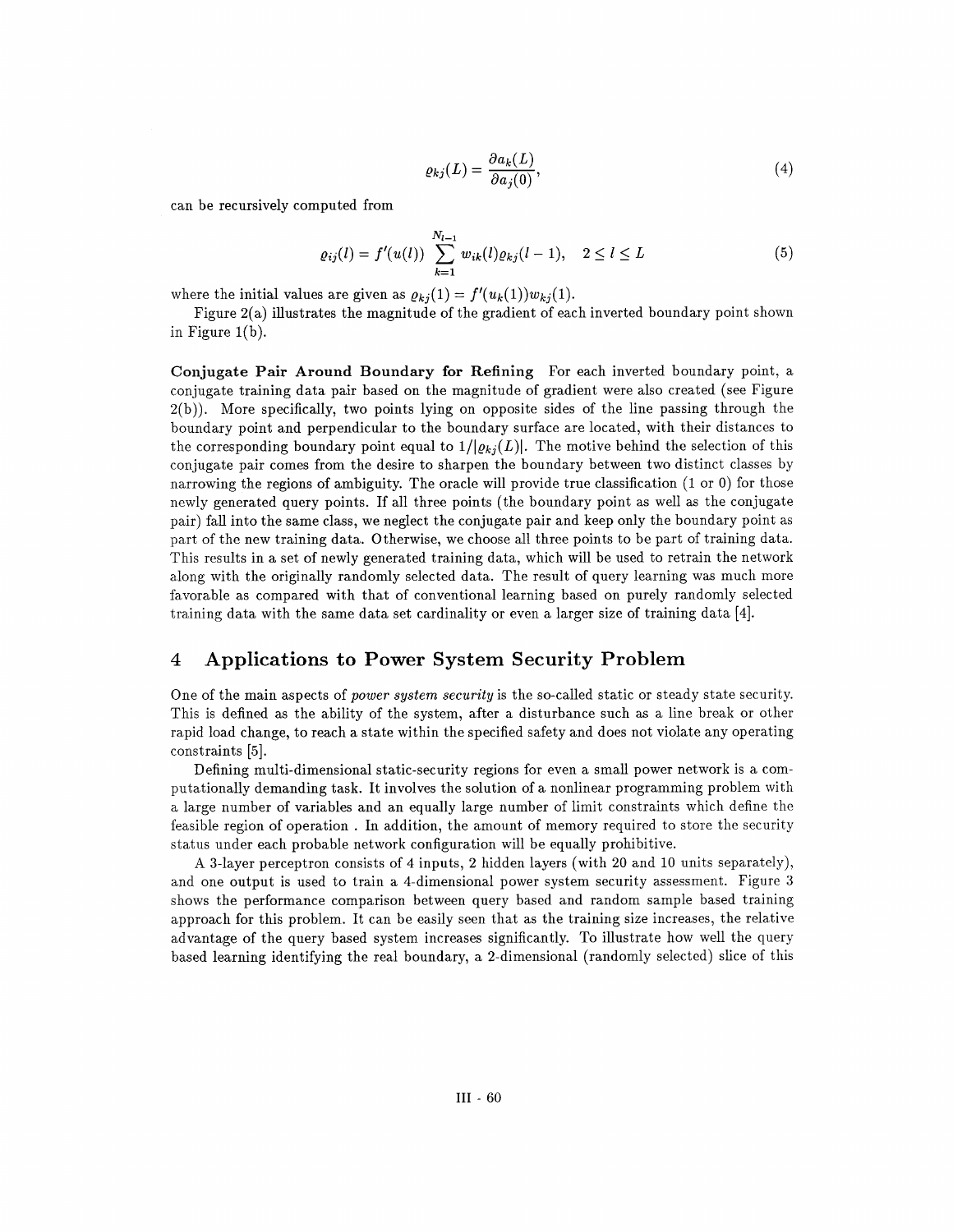

Figure 2: (a) The magnitude of the gradient of each inverted boundary point. (b) A conjugate training data pair based on gradient were created.

4-dimensional power security problem is used for graphical presentation. Figure 4(a) shows the boundary trace result for 5000 randomly selected training data are trained. On the other hand, Figure 4(b) shows the boundary trace result for 5000 query selected training data (including 500 initially randomly selected data and two times of queries from the oracle) are trained.

# **References**

- [I] D. Cohn, L. E. Atlas, R. Ladner, R. J. Marks 11, M. El-Sharkawi, M. Aggoune, and D. C. Parks. Training connectionist networks with queries and selective sampling. In Advances in Neural Information Processing Systems, Denver, November 1989.
- [2] D. E. Rumelhart, G. E. Hinton, and R. J. Williams. Learning internal representations by error propagation. Parallel Distributed Processing (PDP): Exploration in the Microstructure of Cognition (Vol. *I),* Chapter 8, pages 318-362. MIT Press, Cambridge, Massachusetts, 1986.
- [3] A. Linden and J. Kindermann. Inversion of multilayer nets. In Proc. Int'l Joint Conf. on Neural Networks, I1 425-430, Washington D.C., June 1989.
- **[4] J. N.** Hwang, J. J. Choi, S. Oh, R. J. Marks, Classification boundaries and gradients of trained multilayer perceptrons. In Proc. Int'l Symposium on Circuits and Systems, New Orleans, May 1990.
- [5] L. H. Fink. Power System Security Assessment. In Proc. IEEE Conference on Decision and Control, pp. 478-480, December 1984.